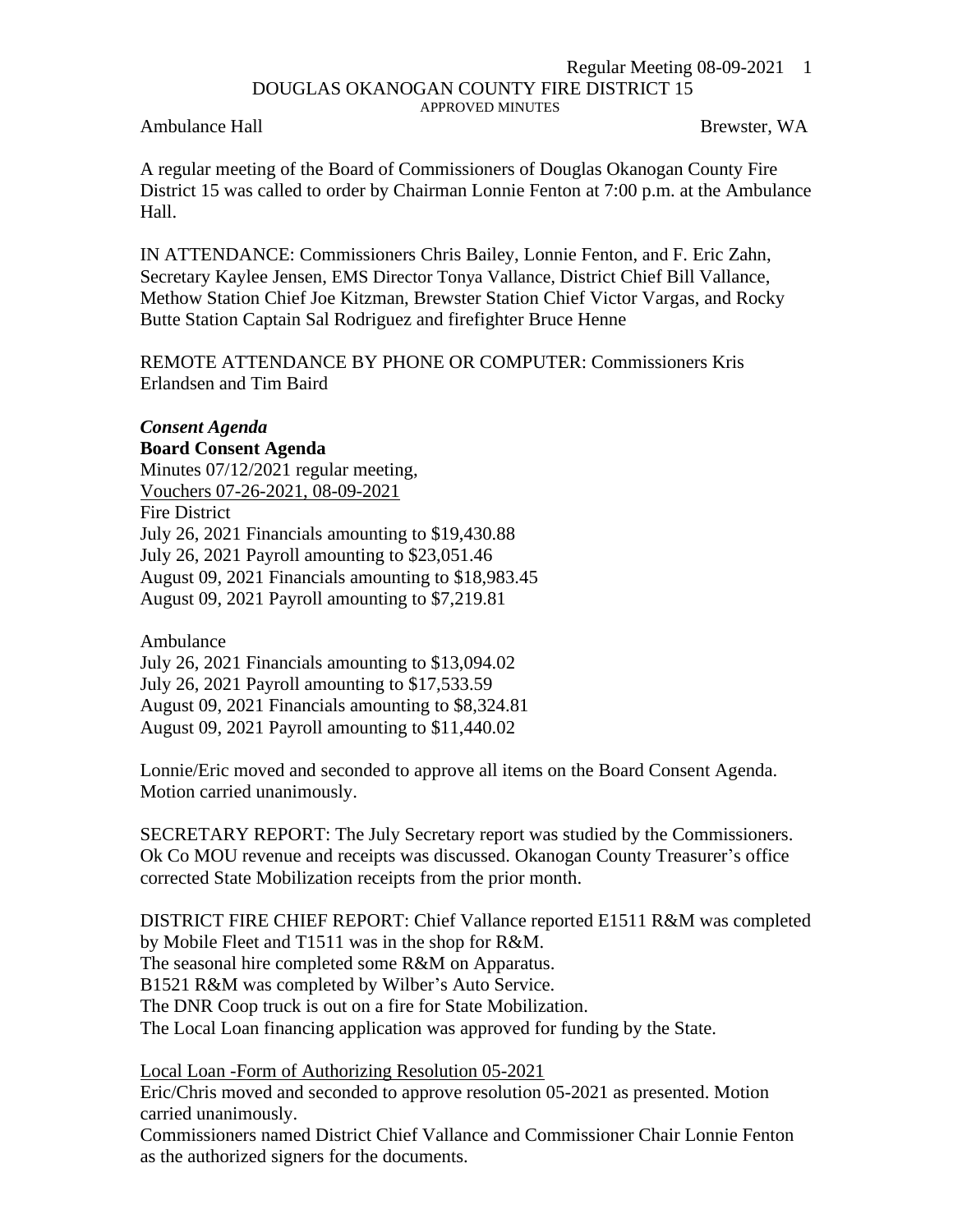Eric/Chris moved and seconded to approve the Local Loan contract. Motion carried all in favor.

SOP/SOG COMMITTEE REPORT: Chief Vallance reported he met with the Station Chiefs to discuss the proposed social media policy. Discussion held.

PATEROS REPORT: Chief Kerry Heen reported firefighters responded to 4 MVA incidents, a few unable to locate, a pedestrian vs vehicle at the boat launch, activated alarm calls at the hospital and the bank, 7 Wildland fire calls, assisted Brewster with a structure fire.

Firefighters completed wildland mobile attack and structure training and a few cars were secured for Extrication training.

Firefighters were in the line for the APJ parade when an MVA incident was reported 15 minutes prior to the start time and firefighters responded to the MVA directly.

BREWSTER REPORT: Chief Victor Vargas reported firefighters responded to 3 MVA incidents, a Combine Fire, a structure fire, and an alarm call for smoke at the hospital. Firefighters completed vehicle maintenance and trainings have been rescheduled.

ROCKY BUTTE REPORT: Captain Sal Rodriguez reported firefighters responded along with Brewster to a Combine Fire. Two new firefighter recruits were reported.

METHOW REPORT: Chief Joe Kitzman reported firefighters assisted Pateros firefighters along with DNR Coop truck on an incident. Firefighters provided mutual aid to Okanogan County Fire District 6 (structure protection on the Cub Creek Fire). Firefighters completed hose lays and pump ops training.

EMS DIRECTOR REPORT: Tonya reported she continues to have call ins with Department of Health.

COVID19 update was given. Delta variant and the current governor proclamation vaccine mandate was discussed.

Equipment Discussion- Tonya would like to acquire another Lucas Device to assist with compressions. Discussion held. Costs were estimated to be approximately \$17,000 and the cost can be submitted to FEMA for reimbursement of some or all the costs depending on the acquisition date and when the equipment is paid for.

The possible acquisition of a side by side or two to be used by Fire/Ambulance was discussed.

The State Long Term Care tax and an alternate option for Life Insurance with Long Term Care Rider was discussed. Commissioners were given a Gallagher pamphlet to compare the benefits and costs.

A special meeting was scheduled for August 16, 2021 at the ambulance hall at 1pm.

Resolution 04-2021 Increase payroll fund

Lonnie/Eric moved and seconded to approve resolution 04-2021. Motion carried unanimously.